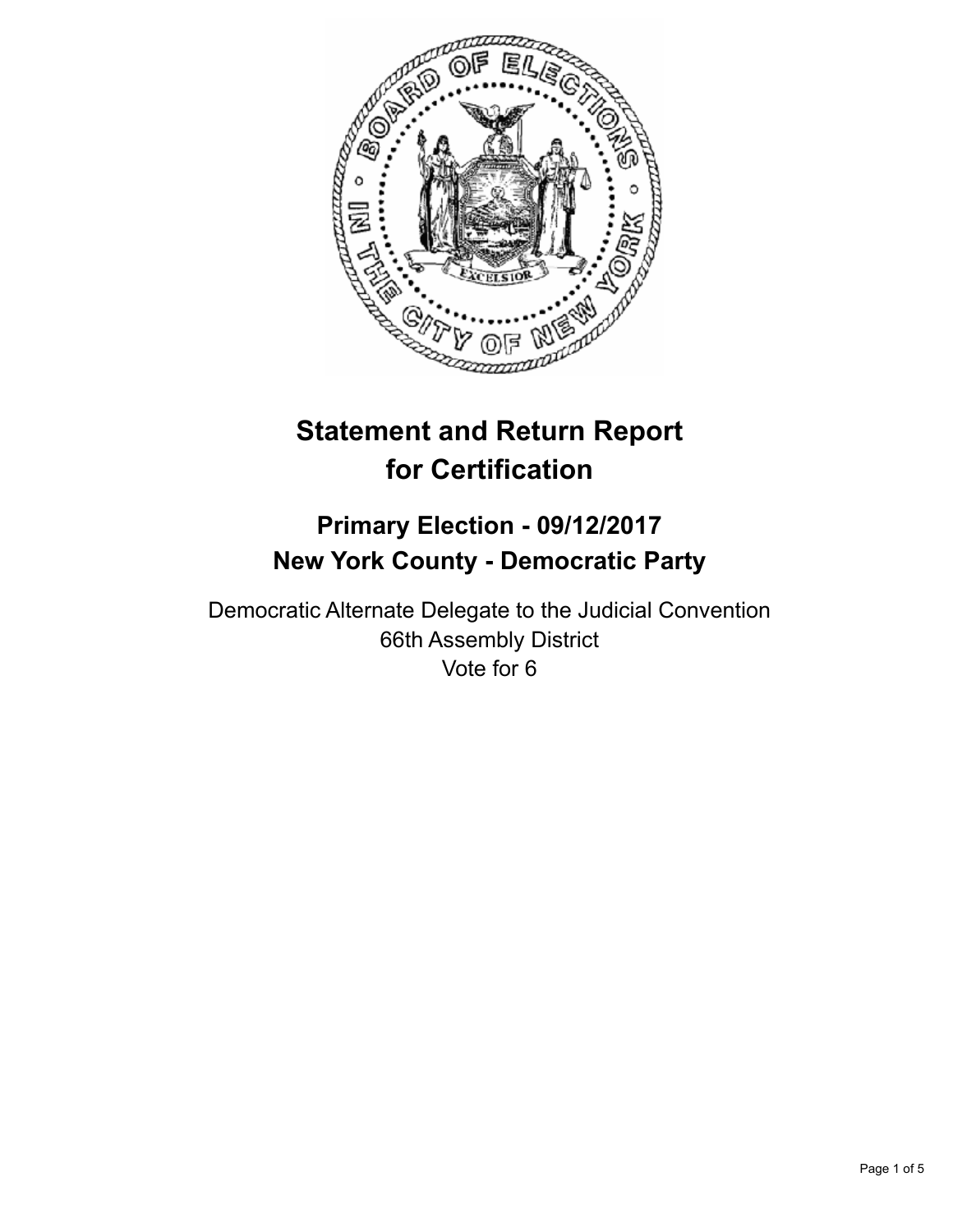

# **Assembly District 66**

| PUBLIC COUNTER                                           | 9,524 |
|----------------------------------------------------------|-------|
| <b>MANUALLY COUNTED EMERGENCY</b>                        | 0     |
| <b>ABSENTEE / MILITARY</b>                               | 255   |
| <b>AFFIDAVIT</b>                                         | 48    |
| <b>Total Ballots</b>                                     | 9,827 |
| Less - Inapplicable Federal/Special Presidential Ballots | 0     |
| <b>Total Applicable Ballots</b>                          | 9,827 |
| <b>THOMAS A. BROWN</b>                                   | 3,328 |
| ALIX FREDRIKA KUCKER                                     | 3,507 |
| DAVID J. KARLIN                                          | 3,322 |
| KATHERINE SLAWINSKI                                      | 4,099 |
| <b>DEBORAH FINSTON</b>                                   | 4,275 |
| <b>HAROLD DONOHUE</b>                                    | 3,161 |
| <b>JOHN R. SCOTT</b>                                     | 1,940 |
| <b>THOMAS CONNOR</b>                                     | 1,888 |
| WAYNE L. SUNDAY                                          | 1,837 |
| ARIES DE LA CRUZ                                         | 2,728 |
| AARON SCHNEIDER (WRITE-IN)                               | 1     |
| ALAN GOODMAN (WRITE-IN)                                  | 1     |
| ALAN HYDE (WRITE-IN)                                     | 1     |
| ALEXANDER KAPSIDELIS (WRITE-IN)                          | 1     |
| ALFRED E NEWMAN (WRITE-IN)                               | 1     |
| ANNE CARROLL (WRITE-IN)                                  | 1     |
| <b>BHARAT KUMAR (WRITE-IN)</b>                           | 1     |
| <b>BRIAN BLAIS (WRITE-IN)</b>                            | 1     |
| CARLA SMALL (WRITE-IN)                                   | 1     |
| CARLINA RIVERA (WRITE-IN)                                | 2     |
| CHARLENE WEISLER (WRITE-IN)                              | 1     |
| DALE PETRILLO (WRITE-IN)                                 | 1     |
| DAVID GLOVIN (WRITE-IN)                                  | 1     |
| DAVID HARDGASTE (WRITE-IN)                               | 1     |
| EHREU GRESEHOVER (WRITE-IN)                              | 1     |
| <b>GALE BREWER (WRITE-IN)</b>                            | 1     |
| GEORGE A. ORTIZ (WRITE-IN)                               | 6     |
| GEORGE P. VELLONAKIS (WRITE-IN)                          | 1     |
| GILBERT R. HOROWITZ (WRITE-IN)                           | 1     |
| GIRLINA YENTA OFNER4 (WRITE-IN)                          | 1     |
| HAROLD ITZKOWITZ (WRITE-IN)                              | 1     |
| HEATHER STRUCK (WRITE-IN)                                | 1     |
| HILLARY CILINTON (WRITE-IN)                              | 1     |
| JEREMY RICHARDSON (WRITE-IN)                             | 1     |
| JOHN BIANCHI (WRITE-IN)                                  | 1     |
| JOHN HARRISON YORK (WRITE-IN)                            | 1     |
| JOSEPH CAMPBELL (WRITE-IN)                               | 1     |
| KAI SHEN (WRITE-IN)                                      | 1     |
| KATHY WOLPE (WRITE-IN)                                   | 1     |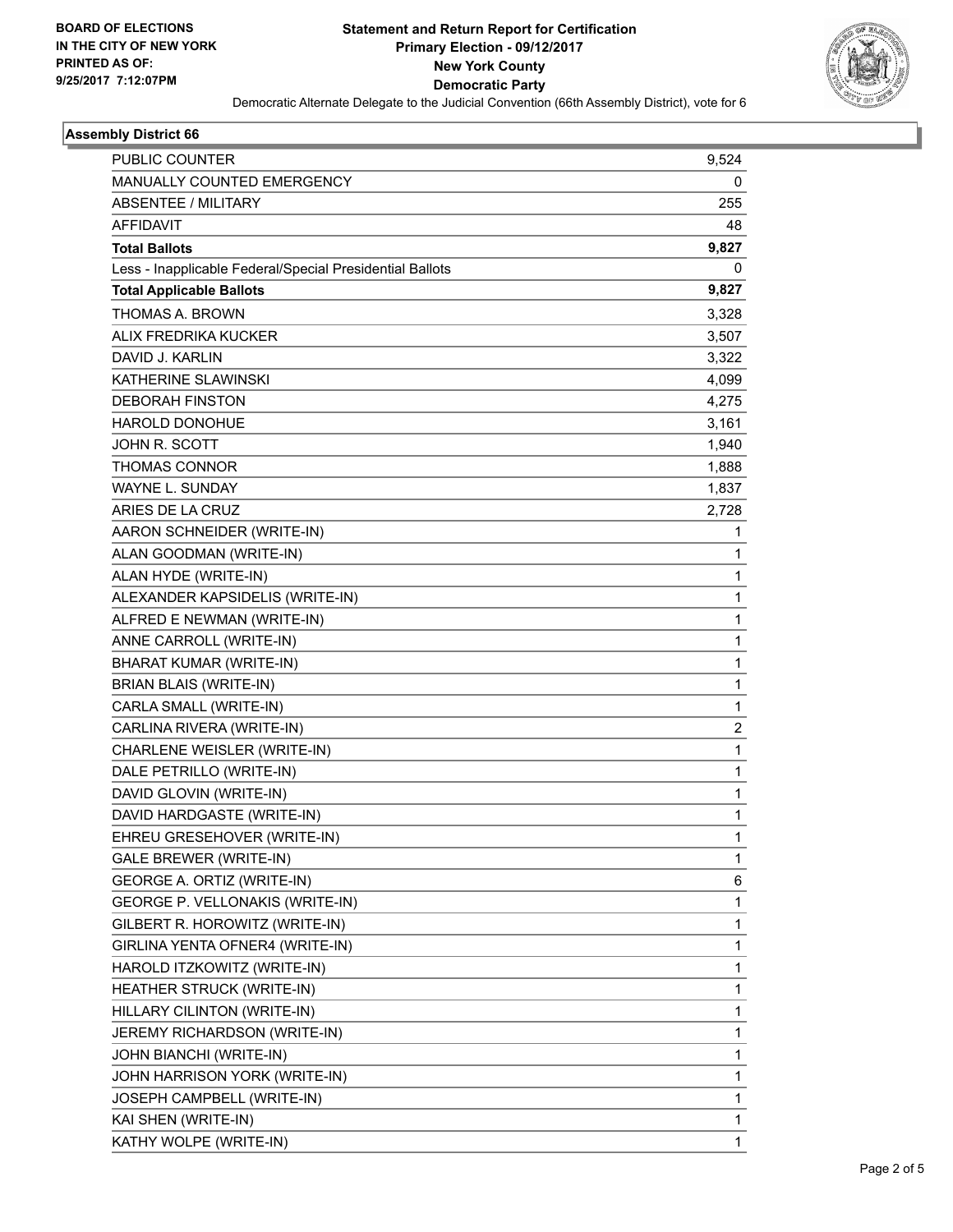

# **Assembly District 66**

| KAY BLOSS (WRITE-IN)                |        |
|-------------------------------------|--------|
| LARRY GREENFIELD (WRITE-IN)         |        |
| LAURIE R. ABRAMSON (WRITE-IN)       | 1      |
| LEGACY RUSSELL (WRITE-IN)           | 1      |
| LYALL MARIAN (WRITE-IN)             | 1      |
| MARK BADER (WRITE-IN)               | 1      |
| MATT REID (WRITE-IN)                | 1      |
| MATTHEW TUCKER (WRITE-IN)           | 1      |
| MICHAEL BLOOMBERG (WRITE-IN)        | 1      |
| MICHAEL D. GURAL-MAIELLO (WRITE-IN) | 1      |
| NATASHA A. GURAL-MAIELLO (WRITE-IN) | 1      |
| RAFAEL HINES JR. (WRITE-IN)         | 1      |
| ROBERT CANNATA (WRITE-IN)           | 1      |
| ROLIND PURRINI (WRITE-IN)           | 1      |
| SEAN BAUER (WRITE-IN)               | 1      |
| SETH SHELDEU (WRITE-IN)             | 1      |
| TERENCE MCKENNA (WRITE-IN)          | 1      |
| THOMAS MERRILL (WRITE-IN)           | 1      |
| UNATTRIBUTABLE WRITE-IN (WRITE-IN)  | 29     |
| VIVEK PAL (WRITE-IN)                | 1      |
| <b>Total Votes</b>                  | 30,168 |
| Unrecorded                          | 28,794 |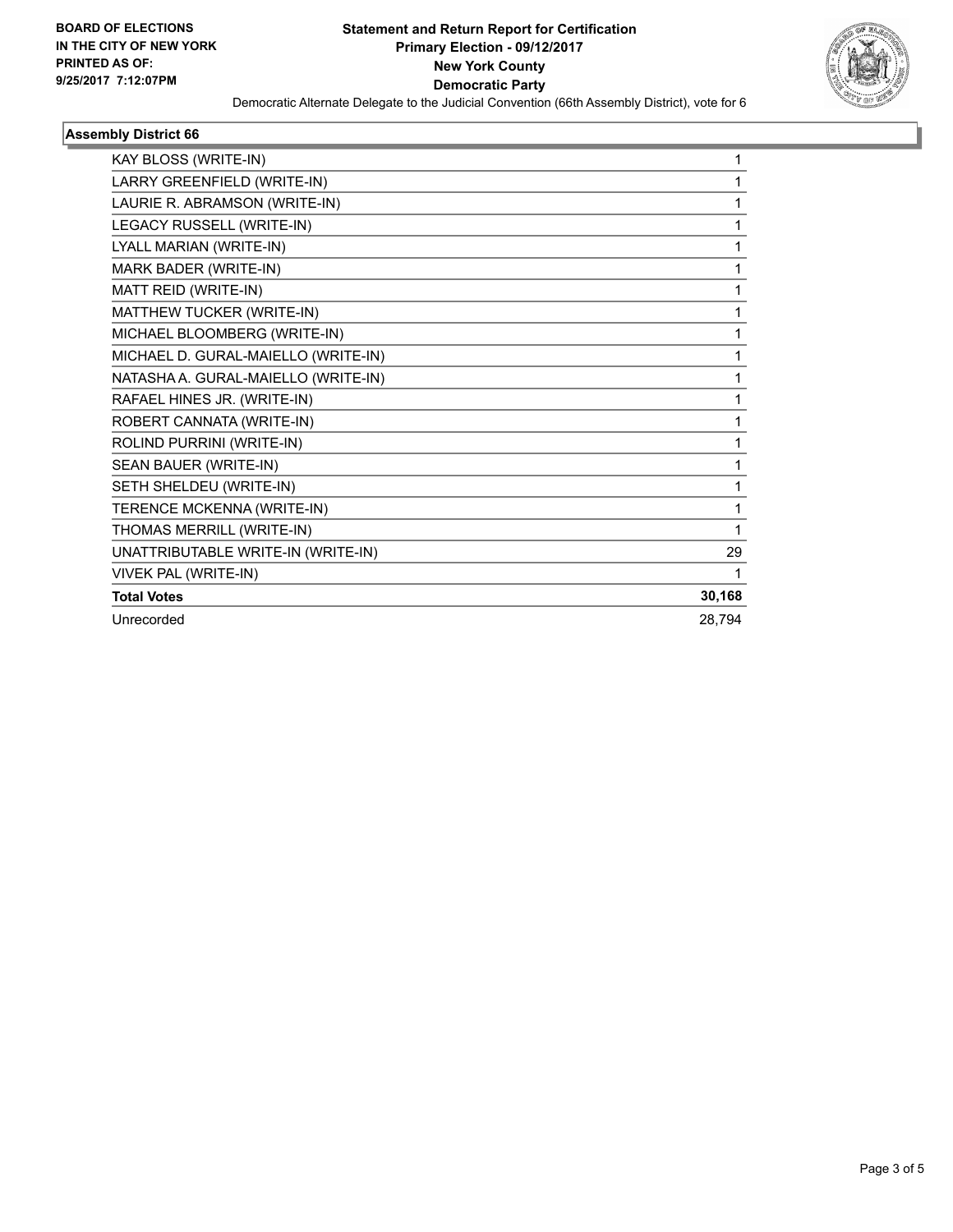

### **Total for Democratic Alternate Delegate to the Judicial Convention (66th Assembly District) - New York County**

| PUBLIC COUNTER                                           | 9,524        |
|----------------------------------------------------------|--------------|
| MANUALLY COUNTED EMERGENCY                               | 0            |
| ABSENTEE / MILITARY                                      | 255          |
| AFFIDAVIT                                                | 48           |
| <b>Total Ballots</b>                                     | 9,827        |
| Less - Inapplicable Federal/Special Presidential Ballots | 0            |
| <b>Total Applicable Ballots</b>                          | 9,827        |
| THOMAS A. BROWN                                          | 3,328        |
| ALIX FREDRIKA KUCKER                                     | 3,507        |
| DAVID J. KARLIN                                          | 3,322        |
| KATHERINE SLAWINSKI                                      | 4,099        |
| <b>DEBORAH FINSTON</b>                                   | 4,275        |
| <b>HAROLD DONOHUE</b>                                    | 3,161        |
| JOHN R. SCOTT                                            | 1,940        |
| THOMAS CONNOR                                            | 1,888        |
| WAYNE L. SUNDAY                                          | 1,837        |
| ARIES DE LA CRUZ                                         | 2,728        |
| AARON SCHNEIDER (WRITE-IN)                               | 1            |
| ALAN GOODMAN (WRITE-IN)                                  | 1            |
| ALAN HYDE (WRITE-IN)                                     | 1            |
| ALEXANDER KAPSIDELIS (WRITE-IN)                          | $\mathbf{1}$ |
| ALFRED E NEWMAN (WRITE-IN)                               | 1            |
| ANNE CARROLL (WRITE-IN)                                  | 1            |
| BHARAT KUMAR (WRITE-IN)                                  | $\mathbf{1}$ |
| <b>BRIAN BLAIS (WRITE-IN)</b>                            | 1            |
| CARLA SMALL (WRITE-IN)                                   | 1            |
| CARLINA RIVERA (WRITE-IN)                                | 2            |
| CHARLENE WEISLER (WRITE-IN)                              | 1            |
| DALE PETRILLO (WRITE-IN)                                 | 1            |
| DAVID GLOVIN (WRITE-IN)                                  | $\mathbf{1}$ |
| DAVID HARDGASTE (WRITE-IN)                               | 1            |
| EHREU GRESEHOVER (WRITE-IN)                              | 1            |
| GALE BREWER (WRITE-IN)                                   | 1            |
| GEORGE A. ORTIZ (WRITE-IN)                               | 6            |
| GEORGE P. VELLONAKIS (WRITE-IN)                          | 1            |
| GILBERT R. HOROWITZ (WRITE-IN)                           | 1            |
| GIRLINA YENTA OFNER4 (WRITE-IN)                          | 1            |
| HAROLD ITZKOWITZ (WRITE-IN)                              | 1            |
| HEATHER STRUCK (WRITE-IN)                                | 1            |
| HILLARY CILINTON (WRITE-IN)                              | 1            |
| JEREMY RICHARDSON (WRITE-IN)                             | 1            |
| JOHN BIANCHI (WRITE-IN)                                  | 1            |
| JOHN HARRISON YORK (WRITE-IN)                            | 1            |
| JOSEPH CAMPBELL (WRITE-IN)                               | 1            |
| KAI SHEN (WRITE-IN)                                      | 1            |
| KATHY WOLPE (WRITE-IN)                                   | 1            |